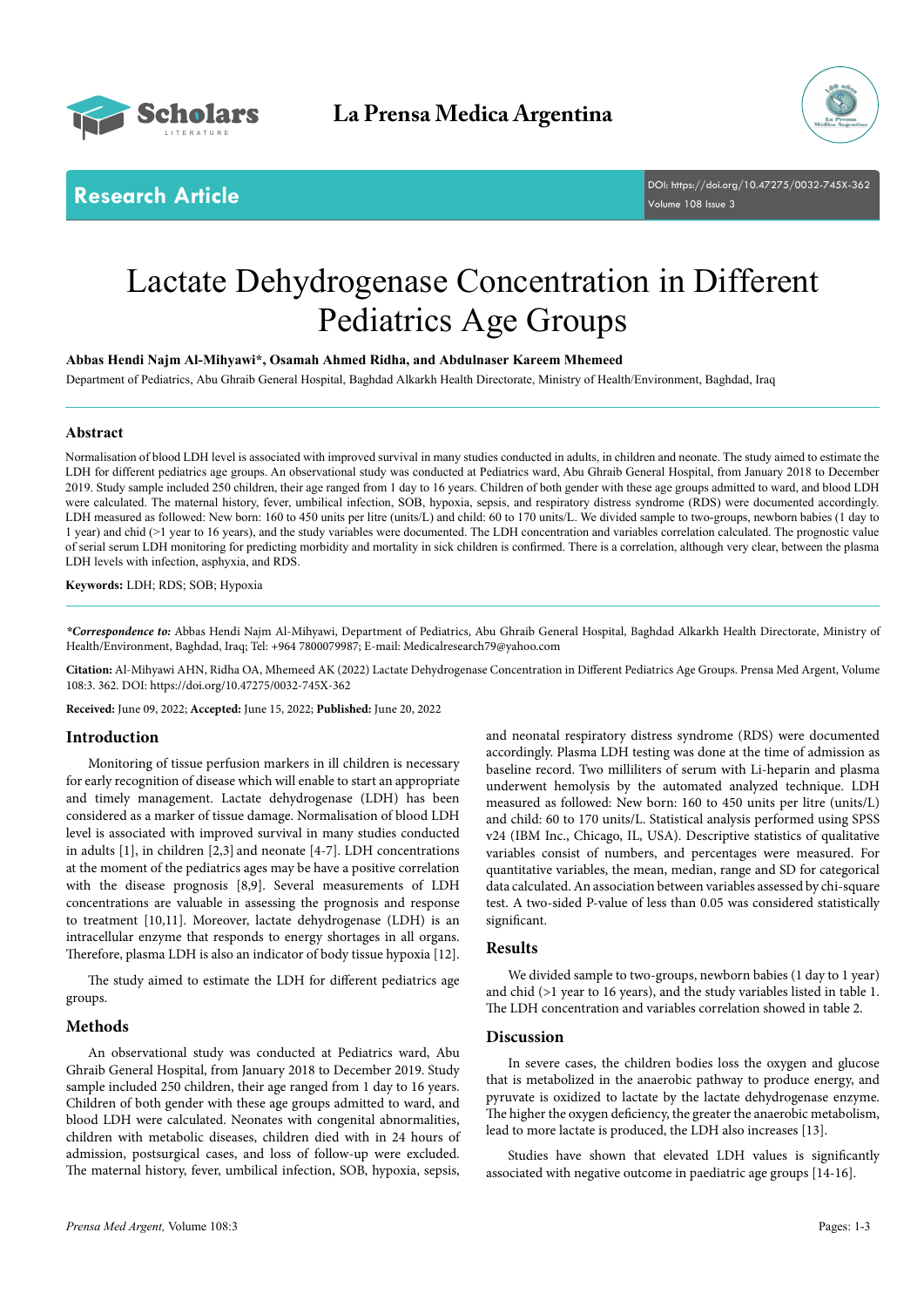

Table 1: General variables of the study groups.

| <b>Variables</b>   |           | No. | $\frac{6}{6}$ | P value |
|--------------------|-----------|-----|---------------|---------|
| Age                | New born  | 88  | 35.2          | 0.06    |
|                    | Child     | 162 | 64.8          |         |
| Gender             | Male      | 142 | 58.4          | 0.092   |
|                    | Female    | 108 | 41.6          |         |
| Mode of delivery   | Normal    | 178 | 71.2          | 0.05    |
|                    | <b>CS</b> | 72  | 28.8          |         |
| Fever              | Yes       | 39  | 15.6          | 0.049   |
|                    | No        | 211 | 84.4          |         |
| Umbilical          | Yes       | 41  | 16.4          | 0.01    |
| infection          | No        | 209 | 83.6          |         |
| <b>SOB</b>         | Yes       | 98  | 39.2          | 0.056   |
|                    | No        | 152 | 60.8          |         |
| Hypoxia            | Yes       | 33  | 13.2          | 0.025   |
|                    | No        | 217 | 86.8          |         |
| Neonatal<br>sepsis | Yes       | 28  | 11.2          | 0.02    |
|                    | No        | 222 | 88.8          |         |
| <b>RDS</b>         | Yes       | 8   | 3.2           | 0.001   |
|                    | No        | 242 | 96.8          |         |

**Table 2:** The LDH concentration and variables.

| <b>Variables</b>   |                | LDH (U/L) Mean (median) | P value |  |
|--------------------|----------------|-------------------------|---------|--|
| Age                | New born       | 488.3 (442)             | 0.01    |  |
|                    | Child          | 205.5 (195)             |         |  |
| Gender             | Male           | 312.2 (305)             | 0.56    |  |
|                    | Female         | 342.7 (336)             |         |  |
| Mode of delivery   | Normal         | 255.6 (248)             | 0.5     |  |
|                    | CS.            | 332.7 (312)             |         |  |
| Fever              | Yes            | 428.2 (410)             | 0.01    |  |
|                    | N <sub>0</sub> | 201.3 (196)             |         |  |
| Umbilical          | Yes            | 477.5 (458)             | 0.03    |  |
| infection          | N <sub>0</sub> | 200.6 (202)             |         |  |
| <b>SOB</b>         | Yes            | 387.4 (380)             | 0.02    |  |
|                    | N <sub>0</sub> | 198.9 (195)             |         |  |
| Hypoxia            | Yes            | 389.3 (375)             | 0.08    |  |
|                    | No             | 222.4 (200)             |         |  |
| Neonatal<br>sepsis | Yes            | 413.8 (410)             | 0.005   |  |
|                    | No             | 189.6 (182)             |         |  |
| <b>RDS</b>         | Yes            | 488.5 (475)             | 0.04    |  |
|                    | No             | 176.4 (172)             |         |  |

As, a point calculation of serum LDH does not reflect the events that occur after 24 to 48 hours of hospitalization. Interpretation of single LDH has its own limitations as an increased level might indicate other mechanisms of hyperlactatemia like increased lactate production via catecholamine-driven pathways or decreased lactate clearance due to hepatic dysfunction. In the study group of 275 newborn infants at Hue University Hospital, the median of the plasma LDH levels was 719 U/l, the 25th percentile was 578.25 U/l, and the 75th percentile was 892.5 U/l [12]. In the Eva study, the 25th and 75th percentiles of intravenous cord plasma LDH were 252-636 U/L [17].

This study showed newborn babies have LDH level significantly higher than in child (P=0.01). This is explained by the fact that the cell membranes with cell hypoxia in infants are more persistent and that cell metabolism is more incomplete in preterm infants compared to fullterm and post-term infants [18].

When comparing newborn with child among severe clinical signs to those without signs, child with signs of fever, umbilical infection, SOB, hypoxia, sepsis, and RDS had higher plasma LDH levels than those with normal status. According to a study by Karlsson M, et al. (2012) [19], infants with respiratory symptoms, such as coughing, wheezing, or rapid breathing, showed no difference ( $p = 0.05$ ) between the group requiring active neonatal care and that requiring no active neonatal care or between the group with no fever. The plasma LDH levels in the seronegative neonatal intensive care groups were also higher than those without active neonatal care [19]. Reddy S, et al. (2008) [20], study concluded that the plasma LDH levels most accurately distinguish asphyxiated newborn infants from asymptomatic asphyxiated neonates. Sanjay KM, et al. (2014) [21], study had a mean cut-off LDH value of 580 U/l with a sensitivity of 59.18% and a specificity of 92%.

There is, moreover, a difference in the LDH levels between hypoxia degrees [22]. A study by Karlsson M, et al. (2010) [23], showed that postpartum hypoxia is a poor predictor of LDH levels. The LDH cutoff of 1049 U/l is the best predictor, with a sensitivity of 100% and a specificity of 97%.

Morini F, et al. (2009) [24], study concluded that blood LDL levels were significantly increased with infections ( $p < 0.005$ ). A study by Powers DW, et al. (1974) [25], found that peripheral plasma LDH levels elevated in infants with bacterial meningitis. A study by Zein JG, et al. (2004) [26], concluded that elevated plasma LDH levels in severe infections, as a marker of tissue damage.

#### **Conclusions**

The prognostic value of serial serum LDH monitoring for predicting morbidity and mortality in sick children is confirmed. There is a correlation, although very clear, between the plasma LDH levels with infection, asphyxia, and RDS.

# **Funding Supporting**

None.

#### **Conflict of Interest**

None.

**References**

- 1. [Vincent JL, Quintairos E Silva A, Couto L Jr, Taccone FS \(2016\) The value of blood](https://link.springer.com/article/10.1186/s13054-016-1403-5)  [lactate kinetics in critically ill patients: a systematic review. Crit Care 20: 257.](https://link.springer.com/article/10.1186/s13054-016-1403-5) [https://](https://doi.org/10.1186/s13054-016-1403-5) [doi.org/10.1186/s13054-016-1403-5](https://doi.org/10.1186/s13054-016-1403-5)
- 2. [Sauaia A, Moore EE, Johnson JL, Chin TL, Banerjee A, et al. \(2014\) Temporal trends of](https://www.ncbi.nlm.nih.gov/pmc/articles/PMC4116088/)  [postinjury multiple-organ failure: still resource intensive, morbid, and lethal. J Trauma](https://www.ncbi.nlm.nih.gov/pmc/articles/PMC4116088/)  [Acute Care Surg 76: 582-592.](https://www.ncbi.nlm.nih.gov/pmc/articles/PMC4116088/) <https://doi.org/10.1097/TA.0000000000000147>
- 3. [Russell JA, Singer J, Bernard GR, Wheeler A, Fulkerson W, et al. \(2000\) Changing](https://journals.lww.com/ccmjournal/Abstract/2000/10000/Changing_pattern_of_organ_dysfunction_in_early.5.aspx)  [pattern of organ dysfunction in early human sepsis is related to mortality. Crit Care](https://journals.lww.com/ccmjournal/Abstract/2000/10000/Changing_pattern_of_organ_dysfunction_in_early.5.aspx)  Med 28: 3405-3411
- 4. [Aly SA, Zurakowski D, Glass P, Skurow-Todd K, Jonas RA, et al. \(2017\) Cerebral](https://onlinelibrary.wiley.com/doi/abs/10.1111/chd.12426)  [tissue oxygenation index and lactate at 24 hours postoperative predict survival and](https://onlinelibrary.wiley.com/doi/abs/10.1111/chd.12426)  [neurodevelopmental outcome after neonatal cardiac surgery. Congenit Heart Dis 12:](https://onlinelibrary.wiley.com/doi/abs/10.1111/chd.12426)  [188-195.](https://onlinelibrary.wiley.com/doi/abs/10.1111/chd.12426) <https://doi.org/10.1111/chd.12426>
- 5. [Schumacher KR, Reichel RA, Vlasic JR, Yu S, Donohue J, et al. \(2014\) Rate of increase](https://www.sciencedirect.com/science/article/pii/S0022522313009951)  in serum lactate level risk-stratifies infants after surgery for congenital heart disease [J Thorac Cardiovasc Surg 148: 589-595.](https://www.sciencedirect.com/science/article/pii/S0022522313009951) <https://doi.org/10.1016/j.jtcvs.2013.09.002>
- 6. [Isfordink CJ, Dekker D, Monkelbaan JF \(2018\) Clinical value of serum lactate](https://www.njmonline.nl/getpdf.php?t=i&id=213#page=13)  [measurement in diagnosing acute mesenteric ischaemia. Neth J Med 76: 60-64.](https://www.njmonline.nl/getpdf.php?t=i&id=213#page=13)
- 7. [Klee P, Rimensberger PC, Karam O \(2020\) Association between lactates, blood](https://www.frontiersin.org/articles/10.3389/fped.2020.00332/full)  [glucose, and systemic oxygen delivery in children after cardiopulmonary bypass. Front](https://www.frontiersin.org/articles/10.3389/fped.2020.00332/full)  [Pediatr 8: 332.](https://www.frontiersin.org/articles/10.3389/fped.2020.00332/full) <https://doi.org/10.3389/fped.2020.00332>
- 8. [Kalyanaraman M, DeCampli WM, Campbell AI, Bhalala U, Harmon TG, et al. \(2008\)](https://journals.lww.com/pccmjournal/Abstract/2008/05000/Serial_blood_lactate_levels_as_a_predictor_of.7.aspx)  [Serial blood lactate levels as a predictor of mortality in children after cardiopulmonary](https://journals.lww.com/pccmjournal/Abstract/2008/05000/Serial_blood_lactate_levels_as_a_predictor_of.7.aspx)